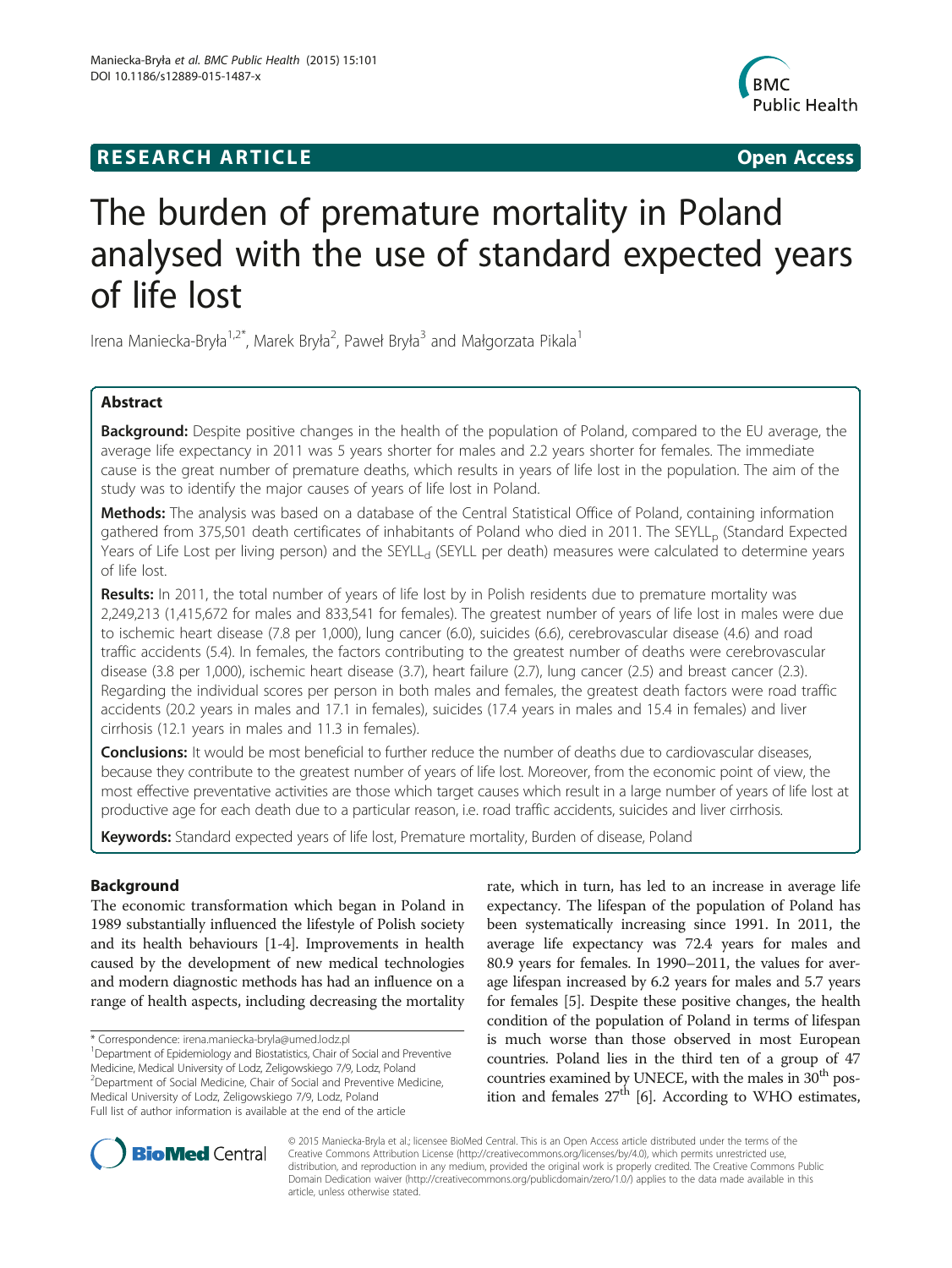the lifespan of a male living in Poland is on average 5 years shorter than that of the mean male lifespan within the European Union as a whole, and 7.5 years shorter than that of males in Sweden, whose lifespan is the longest in the EU. Currently, the average life expectancy for men in Poland is equal to the mean value observed for the European Union 17 years ago. In women these differences are smaller. The lifespan of Polish women is on average 2.2 years shorter than that of women living in the European Union and 4.8 years shorter than that of women from Spain and France, whose lifespan is the longest. The average lifespan in Poland is the same as the mean lifespan observed throughout the European Union 11 years ago [\[7](#page-6-0)].

Assuming that all deaths before the age 65 are premature, premature deaths comprised 19% of the total number of deaths in the European Union in 2011, with the corresponding value being 30% in Poland [\[8](#page-6-0)]. An immediate result of premature mortality is the number of years lost. It is becoming more common to calculate mortality in units of lost time, as these measurements are more reliable atrevealing the economic and social impact of loss connected with premature mortality. From the economic point of view, the most effective preventative activities are those which aim at reducing the greatest number of years of life lost.

The aim of the study is to identify the factors which contributed to the greatest loss of years per 1,000 inhabitants of Poland, and per individual, in 2011.

#### **Methods**

The research project was granted approval by the Bioethics Committee of the Medical University of Lodz on 22 May 2012 No. RNN/422/12/KB.

A review was performed of information gathered from the death certificates of inhabitants of Poland who died in 2011 (375,501 certificates, including 198.178 men and 177.323 women). All information was obtained from a database maintained by the Department of Information, Central Statistical Office of Poland. Data on population number are based on the National Census of Population and Homes carried out in Poland in 2011.

Years of life lost were counted and analyzed according to Murray and Lopez [[9](#page-7-0)]. The SEYLL (Standard Expected Years of Life Lost) measure was used to calculate the number of years of life lost by the studied population in comparison with the years lost by a referential (standard) population. A mortality standard norm was applied based on the Coale-Demeny west model life table, which has a life expectancy at birth of 80 years for males and 82.5 years for females [[10\]](#page-7-0). For a population of size N, with  $d_{\text{xc}}$  representing the number of deaths at the age of x due to a particular cause  $c, e_x$  would be the number of expected years of life that remain to be lived by a population which is at the age of  $x$ . Assuming that  $l$  is the last year of age to which the population lives, the number of years of life lost due to cause  $c$  is calculated with the use of the following formula:

$$
SEYLL = \sum_{x=0}^{l} d_{xc}e_x
$$

The average number of years of life lost by one person who died due to cause  $c$  can be obtained by dividing the absolute number of years lost due to cause  $c$ , calculated according to the following formula, by the number of deaths due to cause c.

$$
SEYLL_d = \frac{\sum_{x=0}^{l} d_{xc}e_x}{\sum_{x=0}^{l} d_{xc}}
$$

The  $SEYLL<sub>p</sub>$  indices determined by the size of the studied population were also estimated [[11,12\]](#page-7-0).

$$
SEYLL_p = \frac{\sum_{x=0}^{l} d_{xc}e_x}{N}
$$

The number of years lost due to premature mortality were calculated using 3% time-discounting and ageweighting. The causes of death are classified according to the WHO ICD-10 (Tenth Revision of the International Statistical Classification of Diseases and Health Related Problems). The original Global Burden of Disease Study classified disease and injury causes using a tree structure. The first level of disaggregation comprised three broad cause groups: Group I comprising communicable diseases and maternal, perinatal and nutritional disorders, Group II being chronic non-communicable diseases, and Group III being all injuries. Each group is divided into major subcategories. Beyond this level, there are two further disaggregation levels [\[13\]](#page-7-0).

#### Results

In 2011, the total number of years of life lost due to premature mortality by the inhabitants of Poland was 2,249,213 (1,415,672 for males and 833,541 for females: Table [1\)](#page-2-0), which represents 58.4 years per 1,000 inhabitants (75.9 per 1,000 males and 41.9 years per 1,000 females). The number of lost years of life per single death  $(SEYLL_d)$  was 6.0 (7.1 per males and 4.7 per females). Deaths due to Group II causes contributed to the greatest number of years of life lost. Chronic non-communicable diseases caused 73.6% of the total lost years of life in males (55.8 per 1,000) and 87.4% in females (36.6 per 1,000). However, the number of deaths due to Group III causes,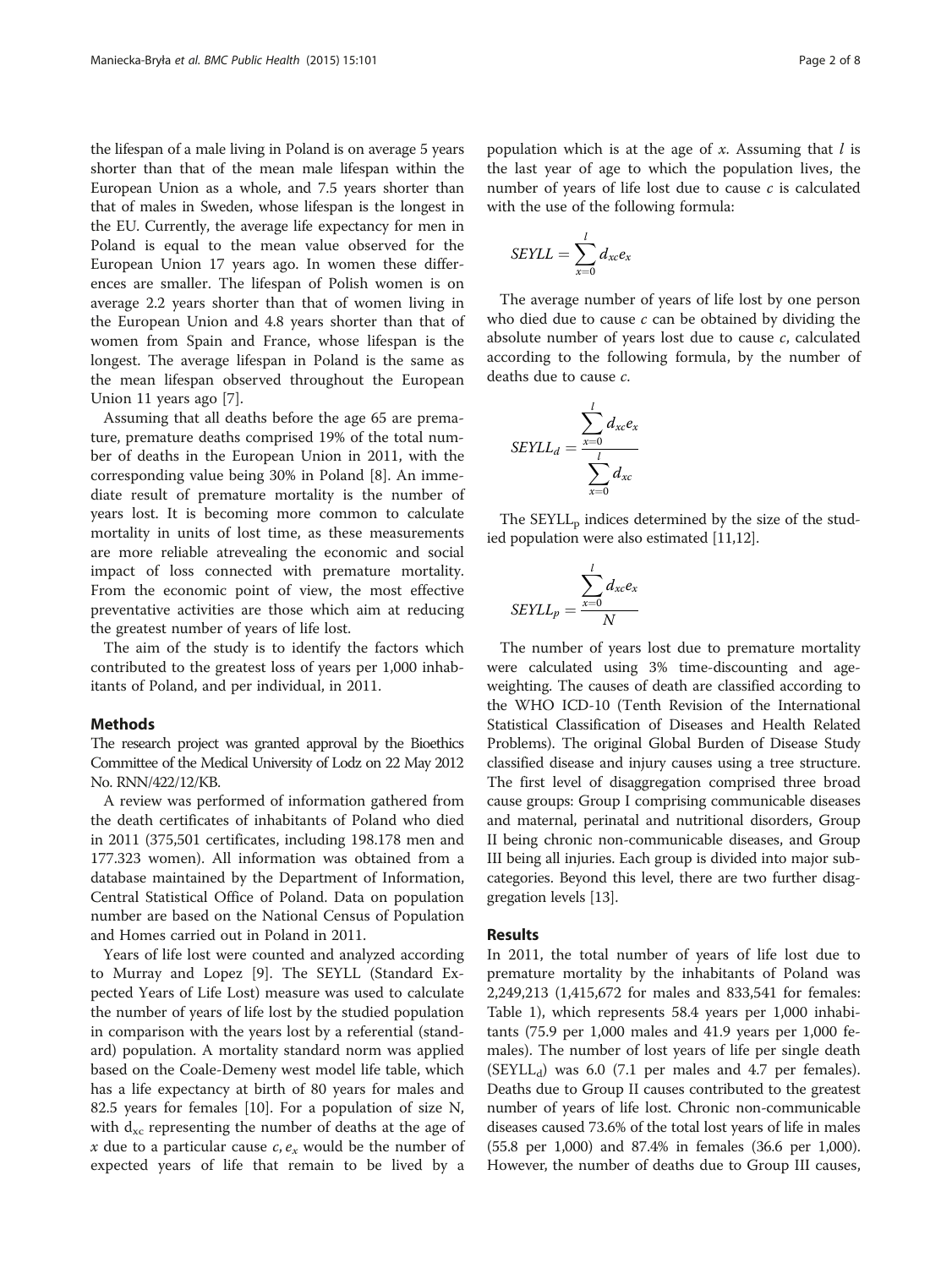| Cause        | <b>Males</b> |                                 |       | <b>Females</b> |                                 |       | Total        |                                        |       |
|--------------|--------------|---------------------------------|-------|----------------|---------------------------------|-------|--------------|----------------------------------------|-------|
| group        | <b>SEYLL</b> | SEYLL <sub>p</sub><br>per 1,000 | $\%$  | <b>SEYLL</b>   | SEYLL <sub>p</sub><br>per 1,000 | %     | <b>SEYLL</b> | <b>SEYLL</b> <sub>p</sub><br>per 1,000 | %     |
| Group I      | 72961.2      | 3.9                             | 5.2   | 46836.8        | 2.4                             | 5.6   | 119798.1     | 3.1                                    | 5.3   |
| Group II     | 1041554.1    | 55.8                            | 73.6  | 728125.7       | 36.6                            | 87.4  | 1769679.8    | 45.9                                   | 78.7  |
| Group III    | 301156.6     | 16.1                            | 21.3  | 58579.0        | 2.9                             | 7.0   | 359735.6     | 9.3                                    | 16.0  |
| <b>Total</b> | 1415671.9    | 75.9                            | 100.0 | 833541.5       | 41.9                            | 100.0 | 2249213.4    | 58.4                                   | 100.0 |

<span id="page-2-0"></span>Table 1 Standard expected years of life lost (SEYLL) by sex and three broad cause group, Poland, 2011

Group I: Communicable, maternal, perinatal and nutritional conditions.

Group II: Non-communicable diseases.

Group III: Injuries.

i.e. injuries, varied considerably between the genders: 21.2% of the total number of years of life lost in males and 7.0% in females (the SEYLL measure was 16.1 per 1,000 males and 2.9 per 1,000 females). Deaths due to Group I causes contributed to slightly more than 5% of the total number of years of life lost (the  $SEYLL$ <sub>p</sub> measure was 3.9 per 1,000 males and 2.4 per 1,000 females).

The primary causes of number of years of life lost vary with regard to age at death. Deaths due to Group I contribute to the greatest number of lost years in the youngest age group, while causes from Group II are most prevalent in the 15 to 34 age group, and causes from Group III for those aged 35 and older (Figure 1). In particular since the age of 15, in all subsequent age groups,  $SEYLL<sub>p</sub>$  are higher for males than females (Figure [2\)](#page-3-0).

With regard to the main causes of lost years of life for males, the greatest number of years were lost to cardiovascular diseases (24.2 per 1,000), malignant neoplasms (19.2 per 1,000), unintentional injuries (10.9 per 1,000), intentional injuries (5.3 per 1,000) and digestive diseases

(5.1 per 1,000) (Table [2](#page-3-0)). Similarly, the greatest number of lost years of life among females were caused by cardiovascular diseases (14.9 per 1,000) and malignant neoplasms (14.7 per 1,000). More distant positions are occupied by digestive diseases (2.3 per 1,000), unintentional injuries (2.2 per 1,000) and perinatal and infant diseases (1.4 per 1,000).

A detailed analysis carried out with consideration of single disease entities indicates that males lose the greatest number of years of life due to ischemic heart disease (7.8 per 1,000) and lung cancer (6.0 per 1,000). In 2011, in Poland, suicides occupied the third position (5.0 per 1,000) for males, followed by cerebrovascular diseases (4.6 per 1,000), road traffic accidents (4.1 per 1,000), heart failure (4.0 per 1,000), liver cirrhosis (2.9 per 1,000) and diseases of the arteries, arterioles and capillaries (mainly including atherosclerosis) (2.0 per 1,000). Among women, the greatest number of years of life lost were caused by cerebrovascular disease (3.8 per 1,000), ischemic heart disease (3.7 per 1,000), heart failure (2.7 per 1,000),

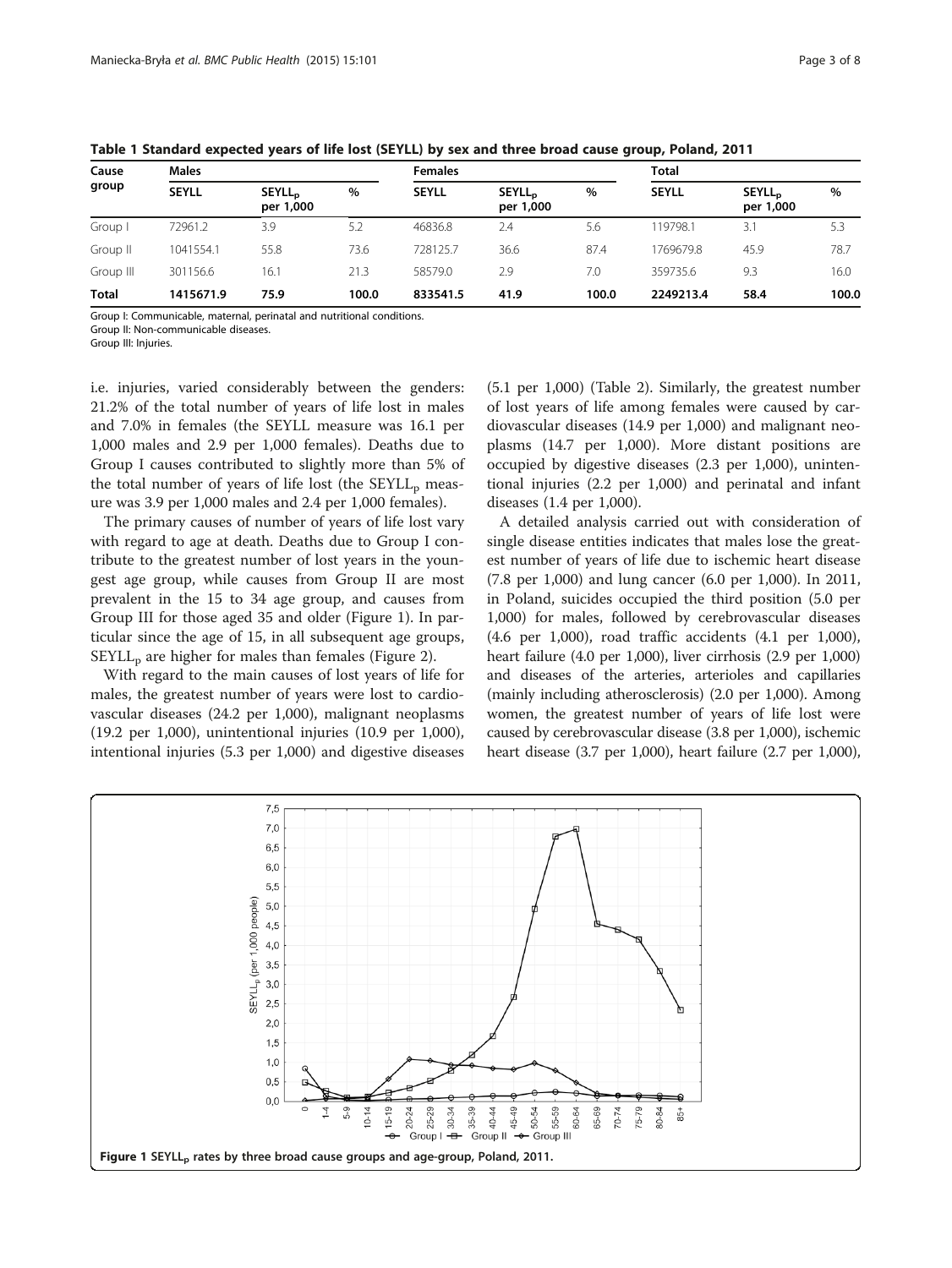<span id="page-3-0"></span>

lung cancer (2.5 per 1,000), breast cancer (2.3 per 1,000), diseases of the arteries, arterioles and capillaries (2.0 per 1,000) and ovarian cancer (1.1 per 1,000).

However, the causes of the greatest number of lost years of life per single death  $(S>EYLL_d)$  are slightly different. According to this criterion, the most significant causes of the loss of years of life for both males and females are road traffic accidents (20.2 years per one male death and 17.1 years per one female death), suicides (17.4 years per male and 15.4 years per female) and liver cirrhosis (12.1 years per male and 11.3 years per female). While cardiovascular diseases contribute to the greatest number of lost years of life per 1,000 people, they occupy more distant positions when the  $SEYLL<sub>d</sub>$  measure is taken into consideration: ischemic heart disease occupies  $11<sup>th</sup>$  position in males and  $17<sup>th</sup>$  position in females,

while cerebrovascular diseases occupy 13<sup>th</sup> position in males and 16<sup>th</sup> position in females. Table [3](#page-4-0) presents more detailed data on the indices of years of life lost due to single disease entities which contribute to the greatest number of lost years.

# **Discussion**

In this paper years of life lost were counted and analyzed by the method described by Christopher Murray and Alan Lopez in GBD 1990. It enabled us to compare the situation in Poland with other countries applying this methodology. It needs to be observed, however, that the 2010 Global Burden of Diseases, Injuries, and Risk Factors Study (GBD 2010) took into account certain epidemiological changes that occurred during the previous two decades and proposed certain modification in the

Table 2 Standard expected years of life lost (SEYLL) by sex and main group, Poland, 2011

| <b>Cause categories</b>            | <b>Males</b> |                                 | <b>Females</b> |                |              |                                 |      |                |
|------------------------------------|--------------|---------------------------------|----------------|----------------|--------------|---------------------------------|------|----------------|
|                                    | <b>SEYLL</b> | SEYLL <sub>p</sub><br>per 1,000 | %              | Rank           | <b>SEYLL</b> | SEYLL <sub>p</sub><br>per 1,000 | %    | Rank           |
| Cardiovascular diseases            | 451330.7     | 24.2                            | 31.9           |                | 296627.1     | 14.9                            | 35.6 |                |
| Malignant tumors                   | 358135.6     | 19.2                            | 25.3           | $\overline{2}$ | 291951.4     | 14.7                            | 35.0 | 2              |
| Unintentional injuries             | 202599.0     | 10.9                            | 14.3           | 3              | 44526.4      | 2.2                             | 5.3  | $\overline{4}$ |
| Intentional injuries               | 98557.6      | 5.3                             | 7.0            | $\overline{4}$ | 14052.7      | 0.7                             | 1.7  | 9              |
| Digestive diseases                 | 94725.0      | 5.1                             | 6.7            | 5              | 44872.8      | 2.3                             | 5.4  | 3              |
| Mental and neurological conditions | 42068.0      | 2.3                             | 3.0            | 6              | 21446.0      | 1.1                             | 2.6  | 6              |
| Perinatal and infant causes        | 34096.2      | 1.8                             | 2.4            | 7              | 26863.3      | 1.4                             | 3.2  | 5              |
| Respiratory diseases               | 33612.4      | 1.8                             | 2.4            | 8              | 16966.5      | 0.9                             | 2.0  | 8              |
| Respiratory infections             | 32912.0      | 1.8                             | 2.3            | 9              | 21006.7      | 1.1                             | 2.5  |                |
| Infectious and parasitic diseases  | 19562.2      | 1.0                             | 1.4            | 10             | 11032.4      | 0.6                             | 1.3  | 10             |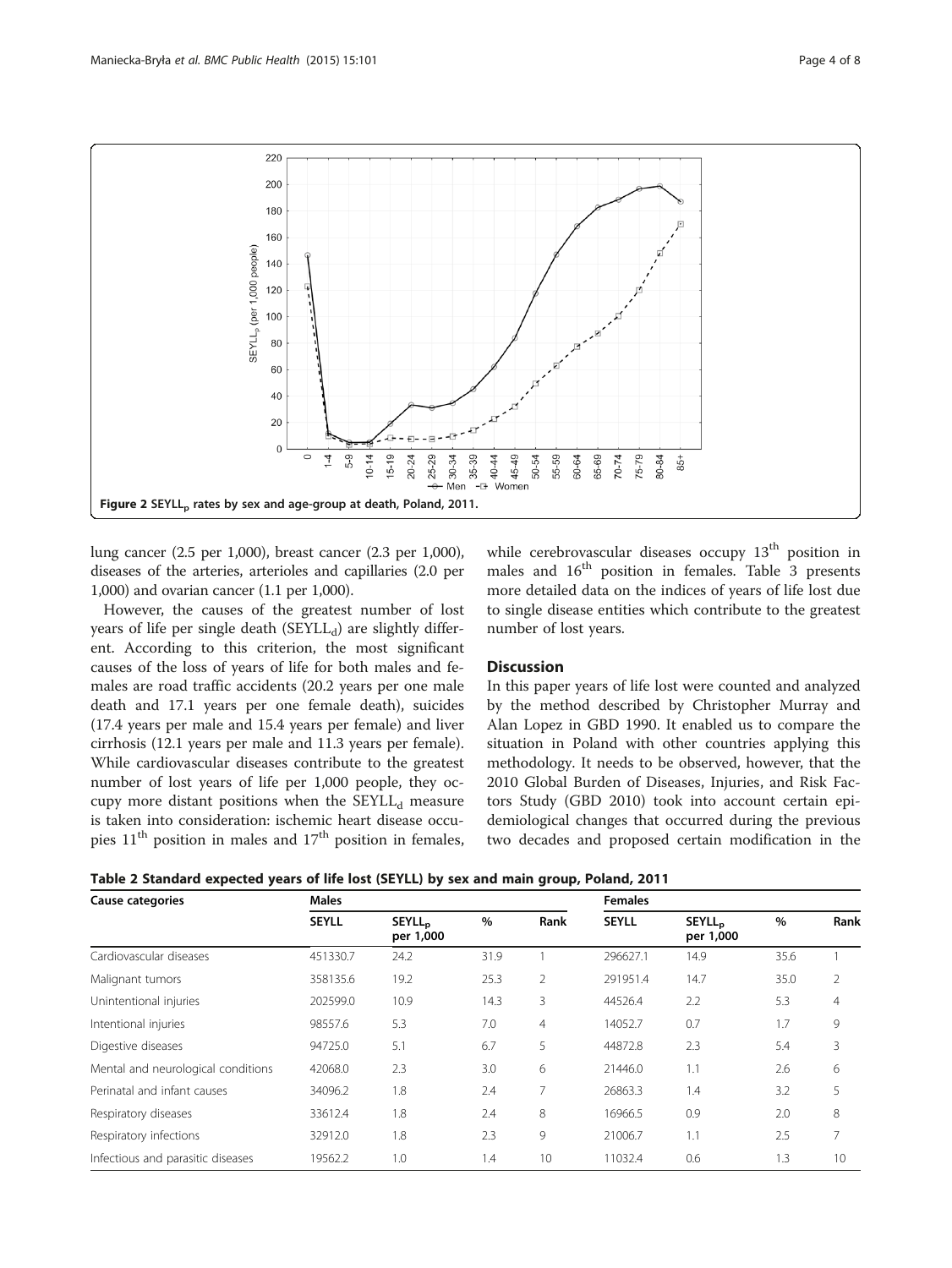<span id="page-4-0"></span>

|  |  | Table 3 Standard expected years of life lost (SEYLL) by sex and single disease entity, Poland, 2011 |  |
|--|--|-----------------------------------------------------------------------------------------------------|--|
|  |  |                                                                                                     |  |

| Specific subcategories                           | <b>SEYLL</b> | %       | SEYLL <sub>p</sub><br>per 1,000 | Rank           | <b>SEYLL</b> <sub>d</sub> | Rank           |
|--------------------------------------------------|--------------|---------|---------------------------------|----------------|---------------------------|----------------|
| <b>Males</b>                                     |              |         |                                 |                |                           |                |
|                                                  | 145678.3     | 10.3    | 7.8                             | 1              | 5.9                       | 11             |
| Lung cancer                                      | 112036.7     | 7.9     | 6.0                             | 2              | 7.0                       | 8              |
| Suicides                                         | 93374.3      | 6.6     | 5.0                             | 3              | 17.4                      | $\overline{2}$ |
| Cerebrovascular disease                          | 85820.4      | 6.1     | 4.6                             | 4              | 5.6                       | 13             |
| Road traffic accidents                           | 76901.7      | 5.4     | 4.1                             | 5              | 20.2                      | $\mathbf{1}$   |
| Heart failure                                    | 75266.9      | 5.3     | 4.0                             | 6              | 5.3                       | 14             |
| Cirrhosis of the liver                           | 53802.5      | 3.8     | 2.9                             | 7              | 12.1                      | 3              |
| Diseases of arteries, arterioles and capillaries | 38066.4      | 2.7     | 2.0                             | 8              | 3.4                       | 17             |
| Influenza and pneumonia                          | 32598.6      | 2.3     | 1.7                             | 9              | 6.1                       | 10             |
| Stomach cancer                                   | 23643.3      | 1.7     | 1.3                             | 10             | 6.8                       | 9              |
| Chronic lower respiratory diseases               | 23437.2      | 1.7     | 1.3                             | 11             | 4.5                       | 15             |
| Colorectal cancer                                | 20975.6      | 1.5     | 1.1                             | 12             | 5.7                       | 12             |
| Prostate cancer                                  | 17073.6      | 1.2     | 0.9                             | 13             | 4.2                       | 16             |
| Pancreas cancer                                  | 16829.8      | 1.2     | 0.9                             | 14             | 7.5                       | 6              |
| Brain cancer                                     | 14985.9      | 1.1     | 0.8                             | 15             | 10.7                      | $\overline{4}$ |
| Leukaemias                                       | 12092.9      | 0.9     | 0.6                             | 16             | 7.9                       | 5              |
| Liver cancer                                     | 7119.0       | 0.5     | 0.4                             | 17             | 7.1                       | $\overline{7}$ |
| <b>Females</b>                                   |              |         |                                 |                |                           |                |
| Cerebrovascular disease                          | 74748.5      | 9.0     | 3.8                             | 1              | 3.7                       | 16             |
| Ischaemic heart disease                          | 73338.1      | 8.8     | 3.7                             | 2              | 3.4                       | 17             |
| Heart failure                                    | 53653.6      | 6.4     | 2.7                             | 3              | 3.1                       | 18             |
| Lung cancer                                      | 49384.8      | 5.9     | 2.5                             | $\overline{4}$ | 7.9                       | 8              |
| Breast cancer                                    | 45252.3      | 5.4     | 2.3                             | 5              | 8.3                       | 7              |
| Diseases of arteries, arterioles and capillaries | 39207.8      | 4.7     | 2.0                             | 6              | 2.2                       | 19             |
| Ovariancancer                                    | 21990.0      | 2.6     | 1.1                             | 7              | 8.6                       | 6              |
| Influenza and pneumonia                          | 20728.4      | 2.5     | 1.0                             | 8              | 4.4                       | 15             |
| Cirrhosis of the liver                           | 20703.9      | 2.5     | 1.0                             | 9              | 11.3                      | 3              |
| Colorectal cancer                                | 18673.1      | 2.2     | 0.9                             | 10             | 5.8                       | 13             |
| Road traffic accidents                           | 17578.1      | 2.1     | 0.9                             | 11             | 17.1                      | 1              |
| Cervix uteri cancer                              | 16829.6      | $2.0\,$ | $0.8\,$                         | 12             | 10.2                      | 4              |
| Pancreas cancer                                  | 13617.4      | 1.6     | 0.7                             | 13             | 6.2                       | 11             |
| Brain cancer                                     | 12009.8      | 1.4     | 0.6                             | 14             | 9.0                       | 5              |
| Chronic lower respiratory diseases               | 11835.1      | 1.4     | 0.6                             | 15             | $4.8\,$                   | 14             |
| Suicides                                         | 11677.1      | 1.4     | 0.6                             | 16             | 15.4                      | $\overline{2}$ |
| Stomach cancer                                   | 10940.4      | 1.3     | 0.6                             | 17             | 6.2                       | 10             |
| Leukaemias                                       | 9248.4       | 1.1     | 0.5                             | 18             | 7.4                       | 9              |
| Liver cancer                                     | 5450.3       | 0.7     | 0.3                             | 19             | 5.8                       | 12             |

methodology, which should be integrated in future research. Given the progress in extending life expectancy in the last 20 years, for the GBD 2010 study, it was decided to use the same reference standard for males and females and to use a life table based on the lowest observed death rate for each age group in countries of more than 5 million in population. The new GBD 2010 reference life table has a life expectancy at birth of 86.0 years for males and females. Taking into consideration many arguments for and against discounting future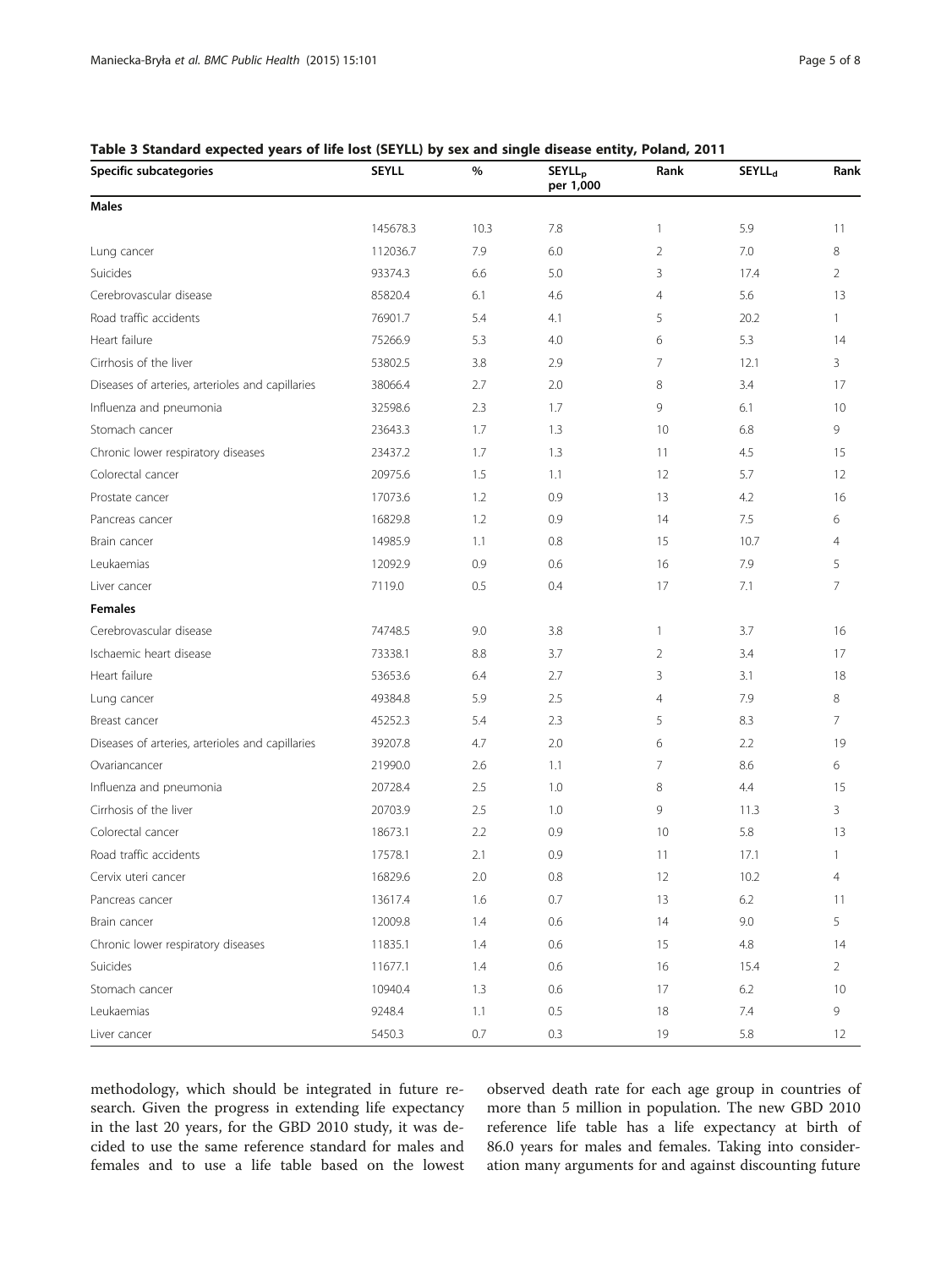health and age-weighting in burden of disease measurement, it was decided that YLLs are computed with no discounting of future health and no age-weights [\[13](#page-7-0)].

The life lost years coefficients for the inhabitants of Poland decline systematically. In 1999, which is often selected as the point of departure for epidemiological analyses in Poland because of a major administrative reform of the country, the  $SEYLL_p$  measure amounted to 73.9 per 1,000 inhabitants (97.3 per 1,000 males and 51.8 per 1000 females), which means they were higher than in 2011 by approximately 25%.

According to research conducted by Marshall, if years of life lost per death is calculated to be about 9–10 years, it is not out of the ordinary and means that the age at death is congruent to the model life tables for Western developed nations (MLTW) age structure [\[11,12](#page-7-0)]. The number of years of life lost amounted to 6.0 per single death in Poland in 2011, which is lower than norms. It is worth noting that while in Marshall's studies there are only slight differences between men and women, this differential in Poland is quite substantial (7.1 per 1 dead man and 4.7 per one dead woman).

The structure of the three broad cause groups of the SEYLL measure within Poland resembles that seen in other European countries [[14-17](#page-7-0)]. Diseases from Group II, i.e. chronic non-communicable diseases, undoubtedly contribute to the greatest number of lost years of life. Diseases from Group I, i.e. communicable diseases and maternal, perinatal and nutritional disorders, cause fewer lost years of life. The most visible differences can be observed in Group III, i.e. injuries. Of European countries, Poland and other Eastern and Central European countries,together with Finland, Portugal and France, experience the greatest number of years of lost life due to injuries [[18\]](#page-7-0). Injuries caused 10.1%of total lost yearsof life in Spain and 5.3% in Germany,but as much as 16.0% in Poland. The difference which puts Poland in such a negative position is the high number of lost years of life experienced by males. The  $SEYLL_p$  measure was 16.1 per 1,000 malesfor Poland compared with 7.3 per 1,000 malesfor Spain. Regarding women, the difference was much smaller: 2.9 per 1,000 females in Poland and 2.1 per 1,000 females in Spain.

A detailed analysis for the Lodz province, one of 16 provinces in Poland, confirmed that external causes of death, suicide in particular, represent a serious epidemiological problem, particularly for males. In 1999– 2010, the number of years of life lost by males due to suicide systematically increased by 1.7% a year [[19](#page-7-0)]. Although a decreasing tendency was observed in the death rate associated with the second most common factor, i.e. injuries, or traffic accidents, the rate still remains one of the highest in Europe. In 2011, higher SDR values were observed only in Romania, Greece and Latvia [[8\]](#page-6-0). Traffic

accidents contribute to the greatest number of deaths in people below the age of 25, which results in a great number of years of lost life. This loss of years mainly affects males, as 75% of people involved in traffic accidents are men. The widespread use of motor vehicles and motorbikescontributes to these statistics, especially those vehicles whose drivers often get involved in accidents, engage in drink-driving and exceed speed limits [[19\]](#page-7-0).

Of the Group II causes, non-communicable diseases, cardiovascular diseases and malignant neoplasms contribute to the greatest number of years of life lost, representing 42% and 37% of total years respectively. Since 1991, the position of cardiovascular diseases as the main cause of death in Poland has been systematically eroded [[20,21\]](#page-7-0). Ischemic heart disease was found to have the greatest individual decrease as a cause of lost years in the Lodz Province [[22\]](#page-7-0). However, it should be pointed out that the  $SEYLL_p$  measure due to this cause is still the highest of all single disease entities in males and the second highest in females.

However, heart failure is characterized by a reverse trend. The number of years of life lost due to this cause is growing and in 2011, it was in  $6<sup>th</sup>$  position for males and 3rd position for females in Lodz [[22](#page-7-0)]. This implies a relationship between mortality due to ischemic heart disease and heart failure, with the latter being a final stage of cardiac damage, which itself is a consequence of various diseases. Progress in the treatment of acute coronary syndrome has improved prognosis in acute myocardial infarction, and significantly reduced mortality. However, although many people survive infarction, extensive cardiac damage gradually occurs which leads to heart failure. Paradoxically, improvements in diagnostics and treatment of cardiovascular diseases, particularly ischemic heart disease and arterial hypertension, lead to an increase in morbidity of cardiac failure.

In the group of malignant neoplasms, lung cancer contributes to a great number of years of life lost. Although in Poland, as can be seen in Western Europe, the incidence of lung cancer in men has been decreasing, a reverse trend can be observed for women [[23-27](#page-7-0)]. Despite its diminishing tendency, the number years of life lost due to this cause is still very high in males, occupying  $2<sup>nd</sup>$  position for single disease entities. For women, the trend has been systematically growing for some years, with the number of years of life lost in Poland in 2011 due to lung cancer (2.5 years per 1,000 females) being higher than the number of years of life lost due to breast cancer. Although nipple malignancies no longer occupy the first position, they nevertheless represent a serious life-threatening factor for females. Mortality due to nipple cancer is significantly more negative for younger women living in Poland than those living in other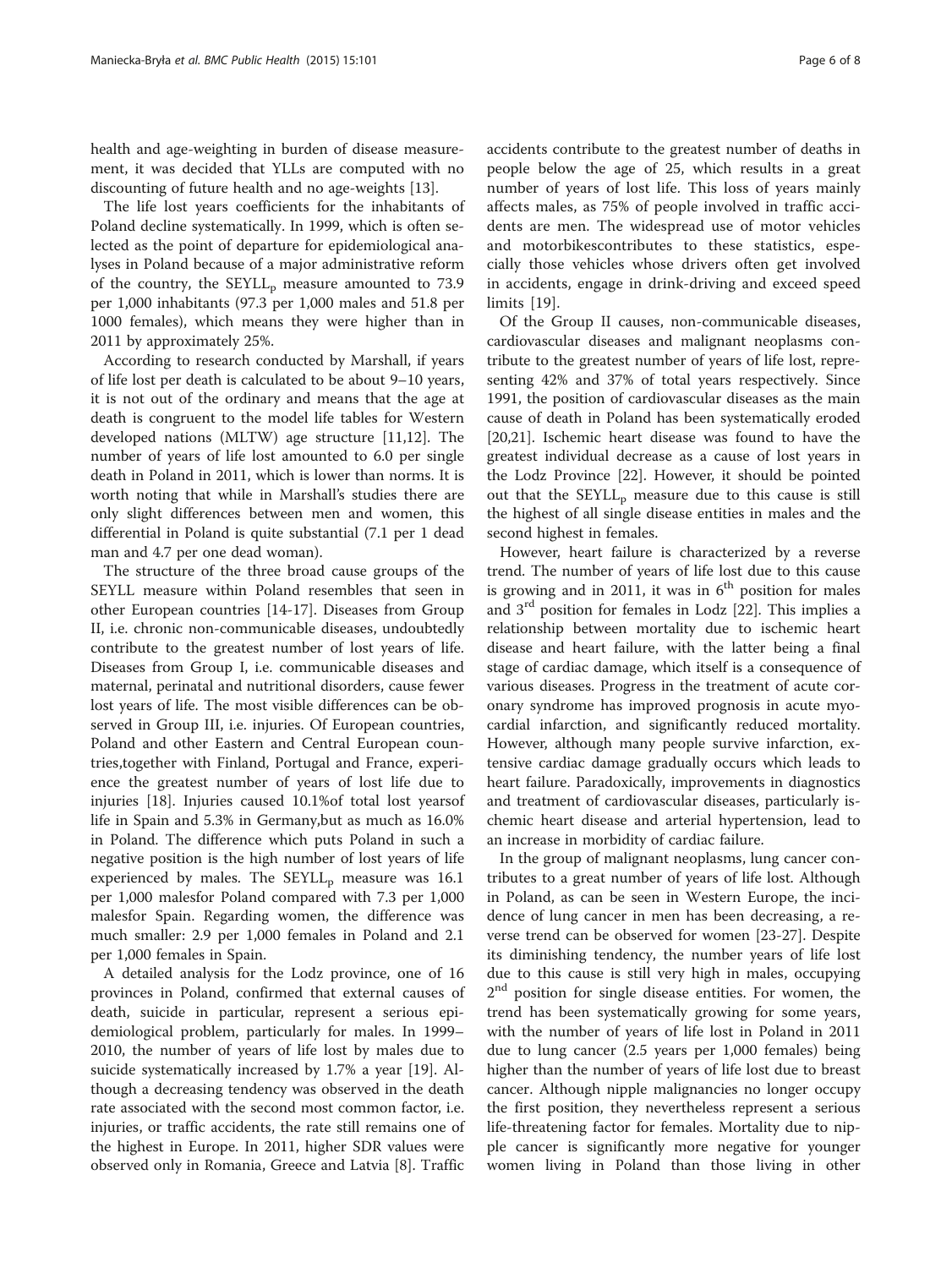<span id="page-6-0"></span>European countries [\[28](#page-7-0)], and forecasts indicate that it will increase over the forthcoming decades [\[29\]](#page-7-0).

Regarding the remaining diseases in group II, liver cirrhosis is the third death cause leading to the highest number of life years lost per 1 person deceased due to a given cause. Mortality due liver cirrhosis is undoubtedly related to alcohol consumption. A Central Statistical Office study in 2009 showed that the average alcohol consumption calculated in pure alcohol amounted in Poland to 10.1 liters per person being 15 years old and more, which was slightly below the European average of 10.7 liters. However, the structure of alcohol consumption in Poland is unfavourable with above average consumption of strong alcohols and beer (respectively 3.76 l and 5.36 l) compared to the European Union (2.37 and 4.23 liters), while the consumption of wine in Poland (0.99 l) is one of the lowest all over Europe (where the average is 3.89 liters per person aged 15 and more [[30\]](#page-7-0). In Spain, where the annual consumption of alcohol is higher than in Poland (11.4 liters), but win is much more important in the structure of alcohol consumption,  $SEYLL_p$  coefficients due to liver cirrhosis amount to 1.6 per 1,000 males and 0.5 per 1,000 females, considerably less than in Poland [[15\]](#page-7-0).

Communicable diseases, as well as maternal, perinatal and nutritional disorders, contribute a relatively small number of years of life lost, both in Poland and in other developed European countries (5.3% of the total value of the SEYLL measure, with the  $SEYLL$ <sub>p</sub> equal to 3.1 per 1,000 inhabitants); in comparison, diseases from Group III contributed to 12.7% of lost years of life in Hong Kong, and the SEYLL measure was 11.8 per 1,000 inhabitants [\[31](#page-7-0)].

## Limitations of the study

As the reliability of statistical analysis performed on the basis of deaths depends to the largest extent on the correct identification of the underlying cause of death, in particular among the elderly, certain changes were introduced in Poland in 2009. In order to standardize the recording of the cause of death, which are subject to further statistical analysis, it was determined that the doctor who states the death should be responsible for completing the death card with the underlying, secondary and direct causes of death, whereas qualified teams of doctors are responsible for coding these causes of death according to the ICD-10 classification. In addition, the duties of a dozen regional statistical offices were taken over by the Central Statistical Office of Poland. Unfortunately, the relatively short time that the new system of processing data on deaths has been operating prevents its evaluation. In future, it would be useful to compare the registered causes of death in the Central Statistical Office with actual medical documentation

concerning the history of the disease in a randomly selected sample.

## Conclusions

The analysis of standard expected years of life lost is aimed at emphasizing not only the social but also the economic aspect of the loss resulting from premature mortality. A further decrease in mortality due to cardiovascular diseases, whose incidence is extremely high, may prove beneficial as it would most effectively reduce the number of premature deaths. Moreover, from the economic point of view, the most effective preventative activities are those which aim at reducing the greatest number of years of life lost at a productive age per one death due to a particular reason, i.e. road traffic accidents, suicides and liver cirrhosis.

#### Competing interests

The authors declare they have no competing interests.

#### Authors' contributions

IM-B – preparing the idea and methodology of the study, monitoring the completion of the study, preparing the manuscript; MB – selecting literature, preparing and editing the manuscript; PB – selecting literature, preparing and editing the manuscript; MP – preparing the methodology of the study, collecting data, the analysis of results and preparing the manuscript. All the authors read and adopted the manuscript.

#### Acknowledgements

The study was conducted with financial help from the National Science Centre, no. DEC-2013/11/B/HS4/00465.

#### Author details

<sup>1</sup>Department of Epidemiology and Biostatistics, Chair of Social and Preventive Medicine, Medical University of Lodz, <sup>Ż</sup>eligowskiego 7/9, Lodz, Poland. <sup>2</sup> <sup>2</sup>Department of Social Medicine, Chair of Social and Preventive Medicine, Medical University of Lodz, Żeligowskiego 7/9, Lodz, Poland. <sup>3</sup>Department of International Marketing and Retailing, University of Lodz, Narutowicza 59a, Lodz, Poland.

#### Received: 17 July 2014 Accepted: 28 January 2015 Published online: 07 February 2015

#### References

- 1. Maniecka-Bryła I, Dziankowska-Zaborszczyk E, Bryła M, Drygas W. Determinants of premature mortality in a city population: an eight-year observational study concerning subjects aged 18–64. Int J Occup Med Environ Health. 2013;26(5):724–41.
- 2. Maniecka-Bryła I, Pikala M, Bryła M. Health inequalities among rural and urban inhabitants of Lodz Province, Poland. Ann Agric Environ Med. 2012;19(4):723–31.
- 3. Dziankowska-Zaborszczyk E, Bryła M, Maniecka-Bryła I. Wpływ palenia tytoniu i picia alkoholu na ryzyko zgonów w wieku produkcyjnym – wyniki ośmioletniego badania w dużej aglomeracji miejskiej. Med Pr. 2014;65(2):251–60. in Polish.
- 4. Rywik S, Piotrowski W, Rywik TM, Broda G, Szcześniewska D. Czy spadek umieralności z powodu chorób układu krążenia ludności Polski związany jest z obniżeniem globalnego ryzyka sercowo-naczyniowego zależnego od zmian w stylu życia? Kardiol Pol. 2003;58:350–4. in Polish.
- 5. Polish Central Statistical Office [[http://www.stat.gov.pl\]](http://www.stat.gov.pl)
- 6. United Nations Economic Commission for Europe Statistical Database [http://w3.unece.org/pxweb/Dialog/.](http://w3.unece.org/pxweb/Dialog/)
- 7. European health for all database (HFA-DB) [\[http://data.euro.who.int/hfadb/\]](http://data.euro.who.int/hfadb/)
- 8. Eurostat statistics [\[http://epp.eurostat.ec.europa.eu/portal/page/portal/](http://epp.eurostat.ec.europa.eu/portal/page/portal/statistics/search_database) [statistics/search\\_database\]](http://epp.eurostat.ec.europa.eu/portal/page/portal/statistics/search_database)